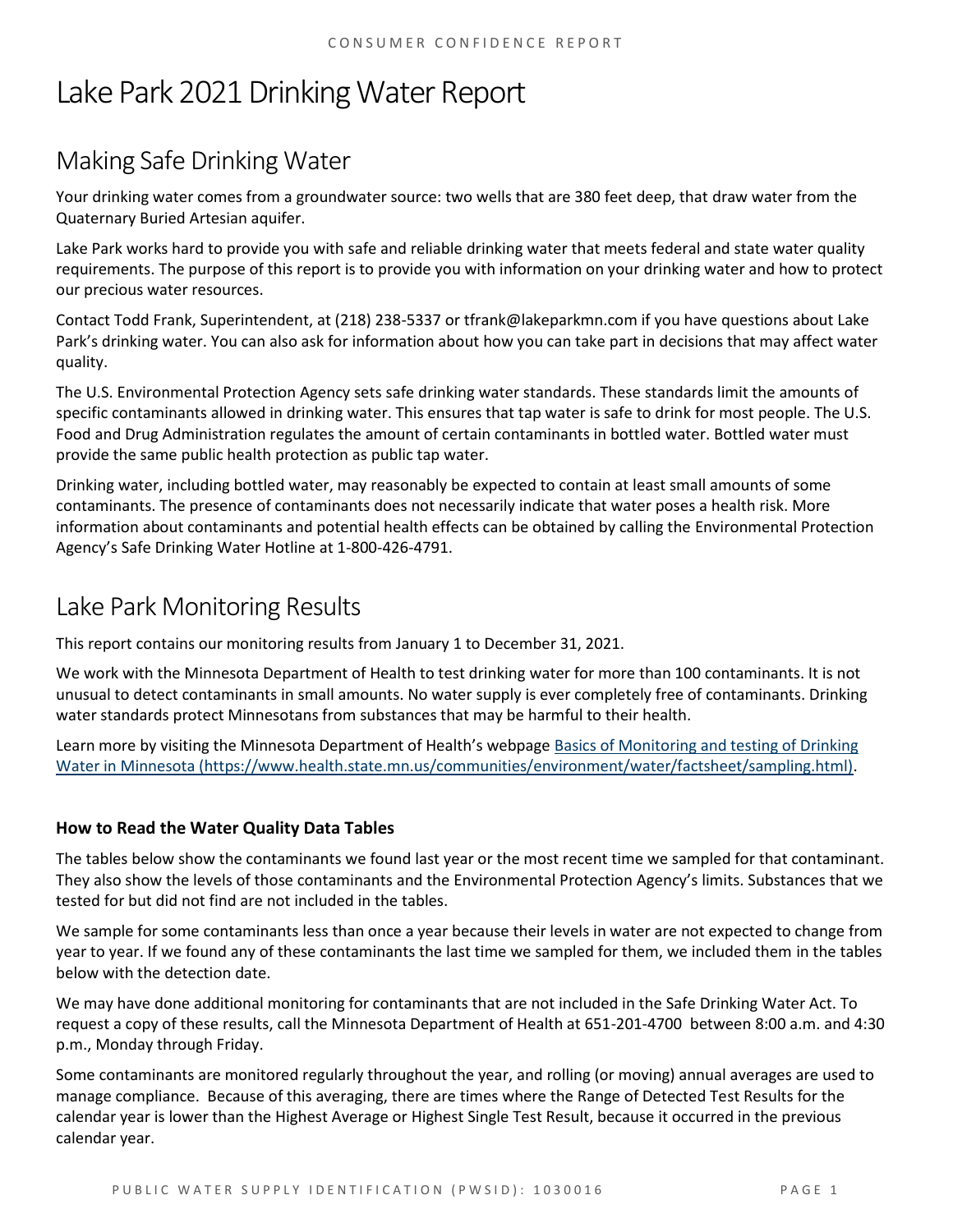#### **Definitions**

- **AL (Action Level)**: The concentration of a contaminant which, if exceeded, triggers treatment or other requirements which a water system must follow.
- **EPA:** Environmental Protection Agency
- **MCL (Maximum contaminant level)**: The highest level of a contaminant that is allowed in drinking water. MCLs are set as close to the MCLGs as feasible using the best available treatment technology.
- **MCLG (Maximum contaminant level goal)**: The level of a contaminant in drinking water below which there is no known or expected risk to health. MCLGs allow for a margin of safety.
- **N/A (Not applicable)**: Does not apply.
- **ppb (parts per billion)**: One part per billion in water is like one drop in one billion drops of water, or about one drop in a swimming pool. ppb is the same as micrograms per liter (μg/l).
- **ppm (parts per million)**: One part per million is like one drop in one million drops of water, or about one cup in a swimming pool. ppm is the same as milligrams per liter (mg/l).
- **PWSID**: Public water system identification.

#### **Monitoring Results – Regulated Substances**

| LEAD AND COPPER - Tested at customer taps.                |                                      |                                           |                                         |                                                         |                  |                                        |  |
|-----------------------------------------------------------|--------------------------------------|-------------------------------------------|-----------------------------------------|---------------------------------------------------------|------------------|----------------------------------------|--|
| <b>Contaminant</b> (Date, if<br>sampled in previous year) | <b>EPA's Ideal</b><br>Goal<br>(MCLG) | EPA's<br><b>Action</b><br>Level           | 90% of Results<br><b>Were Less Than</b> | <b>Number</b><br>of Homes<br>with High<br><b>Levels</b> | <b>Violation</b> | <b>Typical Sources</b>                 |  |
| Lead (09/01/20)                                           | 0 ppb                                | 90% of<br>homes less<br>than 15<br>ppb    | $2.5$ ppb                               | 1 out of<br>10                                          | NO.              | Corrosion of<br>household<br>plumbing. |  |
| Copper (09/01/20)                                         | 0 ppm                                | 90% of<br>homes less<br>than $1.3$<br>ppm | $0.64$ ppm                              | 0 out of<br>10                                          | NO.              | Corrosion of<br>household<br>plumbing. |  |

#### **INORGANIC & ORGANIC CONTAMINANTS – Tested in drinking water.**

| <b>Contaminant</b> (Date,<br>if sampled in<br>previous year) | <b>EPA's Ideal</b><br>Goal<br>(MCLG) | EPA's<br>Limit<br>(MCL) | <b>Highest Average</b><br>or Highest Single<br><b>Test Result</b> | Range of<br><b>Detected Test</b><br><b>Results</b> | <b>Violation</b> | <b>Typical Sources</b>                                                                                |
|--------------------------------------------------------------|--------------------------------------|-------------------------|-------------------------------------------------------------------|----------------------------------------------------|------------------|-------------------------------------------------------------------------------------------------------|
| <b>Nitrate</b>                                               | 10 ppm                               | 10.4<br>ppm             | $0.45$ ppm                                                        | N/A                                                | NO.              | Runoff from fertilizer use;<br>Leaching from septic tanks,<br>sewage; Erosion of natural<br>deposits. |
| Barium (10/10/17)                                            | 2 ppm                                | 2 ppm                   | $0.04$ ppm                                                        | N/A                                                | NO.              | Discharge of drilling wastes;<br>Discharge from metal<br>refineries; Erosion of natural<br>deposit.   |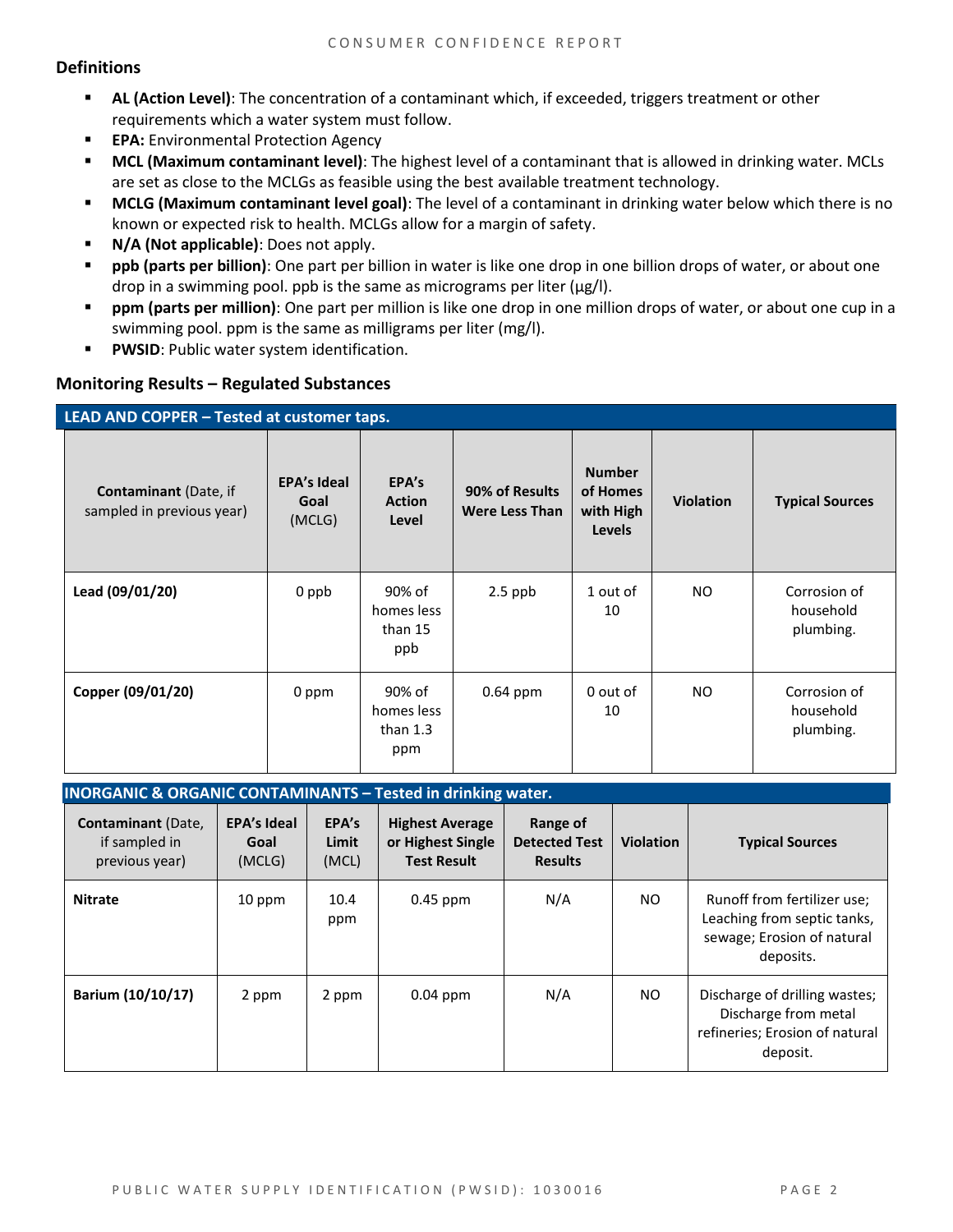| <b>OTHER SUBSTANCES - Tested in drinking water.</b>        |                                      |                         |                                                                   |                                                    |                  |                                                                            |  |
|------------------------------------------------------------|--------------------------------------|-------------------------|-------------------------------------------------------------------|----------------------------------------------------|------------------|----------------------------------------------------------------------------|--|
| <b>Substance (Date, if</b><br>sampled in previous<br>year) | <b>EPA's Ideal</b><br>Goal<br>(MCLG) | EPA's<br>Limit<br>(MCL) | <b>Highest Average</b><br>or Highest Single<br><b>Test Result</b> | Range of<br><b>Detected Test</b><br><b>Results</b> | <b>Violation</b> | <b>Typical Sources</b>                                                     |  |
| <b>Fluoride</b>                                            | $4.0$ ppm                            | 4.0 ppm                 | $0.67$ ppm                                                        | $0.61 - 0.70$<br>ppm                               | NO.              | Erosion of natural<br>deposits; Water additive<br>to promote strong teeth. |  |

#### **Potential Health Effects and Corrective Actions (If Applicable)**

Fluoride: Fluoride is nature's cavity fighter, with small amounts present naturally in many drinking water sources. There is an overwhelming weight of credible, peer-reviewed, scientific evidence that fluoridation reduces tooth decay and cavities in children and adults, even when there is availability of fluoride from other sources, such as fluoride toothpaste and mouth rinses. Since studies show that optimal fluoride levels in drinking water benefit public health, municipal community water systems adjust the level of fluoride in the water to an optimal concentration between 0.5 to 0.9 parts per million (ppm) to protect your teeth. Fluoride levels below 2.0 ppm are not expected to increase the risk of a cosmetic condition known as enamel fluorosis.

#### **Some People Are More Vulnerable to Contaminants in Drinking Water**

Some people may be more vulnerable to contaminants in drinking water than the general population. Immunocompromised persons such as persons with cancer undergoing chemotherapy, persons who have undergone organ transplants, people with HIV/AIDS or other immune system disorders, some elderly, and infants can be particularly at risk from infections. The developing fetus and therefore pregnant women may also be more vulnerable to contaminants in drinking water. These people or their caregivers should seek advice about drinking water from their health care providers. EPA/Centers for Disease Control (CDC) guidelines on appropriate means to lessen the risk of infection by *Cryptosporidium* and other microbial contaminants are available from the Safe Drinking Water Hotline at 1-800-426- 4791.

### Learn More about Your Drinking Water

#### **Drinking Water Sources**

Minnesota's primary drinking water sources are groundwater and surface water. Groundwater is the water found in aquifers beneath the surface of the land. Groundwater supplies 75 percent of Minnesota's drinking water. Surface water is the water in lakes, rivers, and streams above the surface of the land. Surface water supplies 25 percent of Minnesota's drinking water.

Contaminants can get in drinking water sources from the natural environment and from people's daily activities. There are five main types of contaminants in drinking water sources.

- **Microbial contaminants,** such as viruses, bacteria, and parasites. Sources include sewage treatment plants, septic systems, agricultural livestock operations, pets, and wildlife.
- **Inorganic contaminants** include salts and metals from natural sources (e.g. rock and soil), oil and gas production, mining and farming operations, urban stormwater runoff, and wastewater discharges.
- **Pesticides and herbicides** are chemicals used to reduce or kill unwanted plants and pests. Sources include agriculture, urban stormwater runoff, and commercial and residential properties.
- **Organic chemical contaminants** include synthetic and volatile organic compounds. Sources include industrial processes and petroleum production, gas stations, urban stormwater runoff, and septic systems.
- **Radioactive contaminants** such as radium, thorium, and uranium isotopes come from natural sources (e.g. radon gas from soils and rock), mining operations, and oil and gas production.